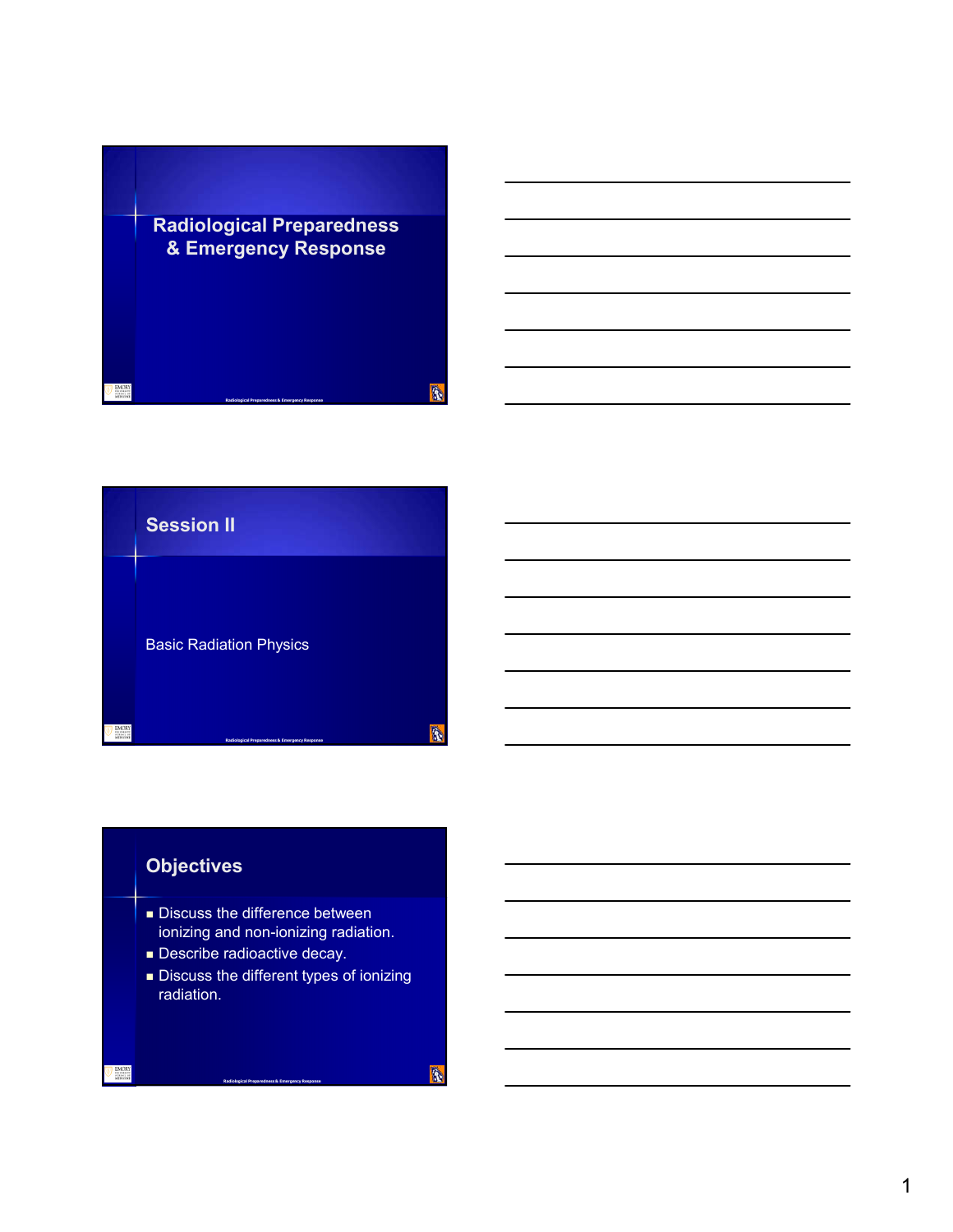









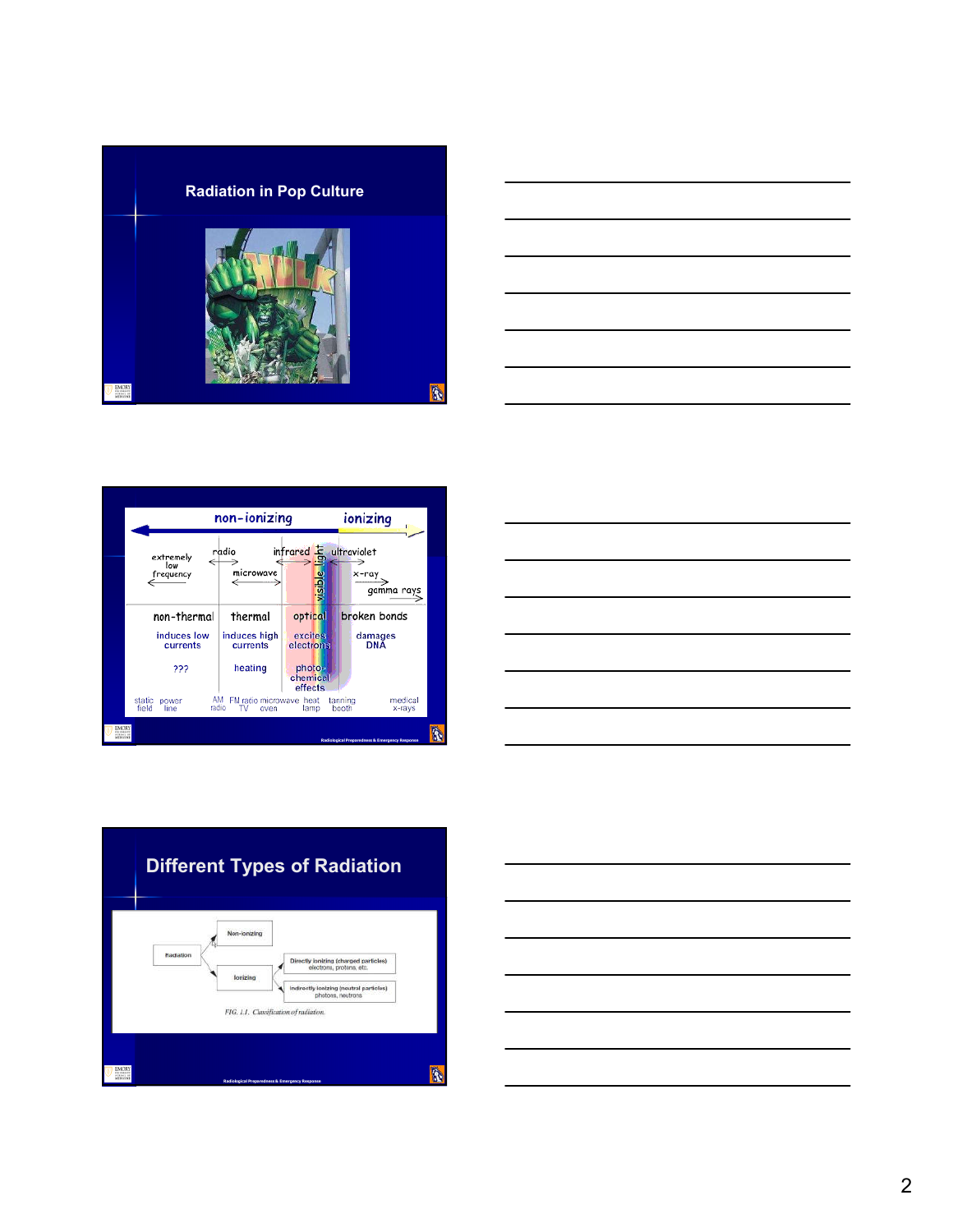





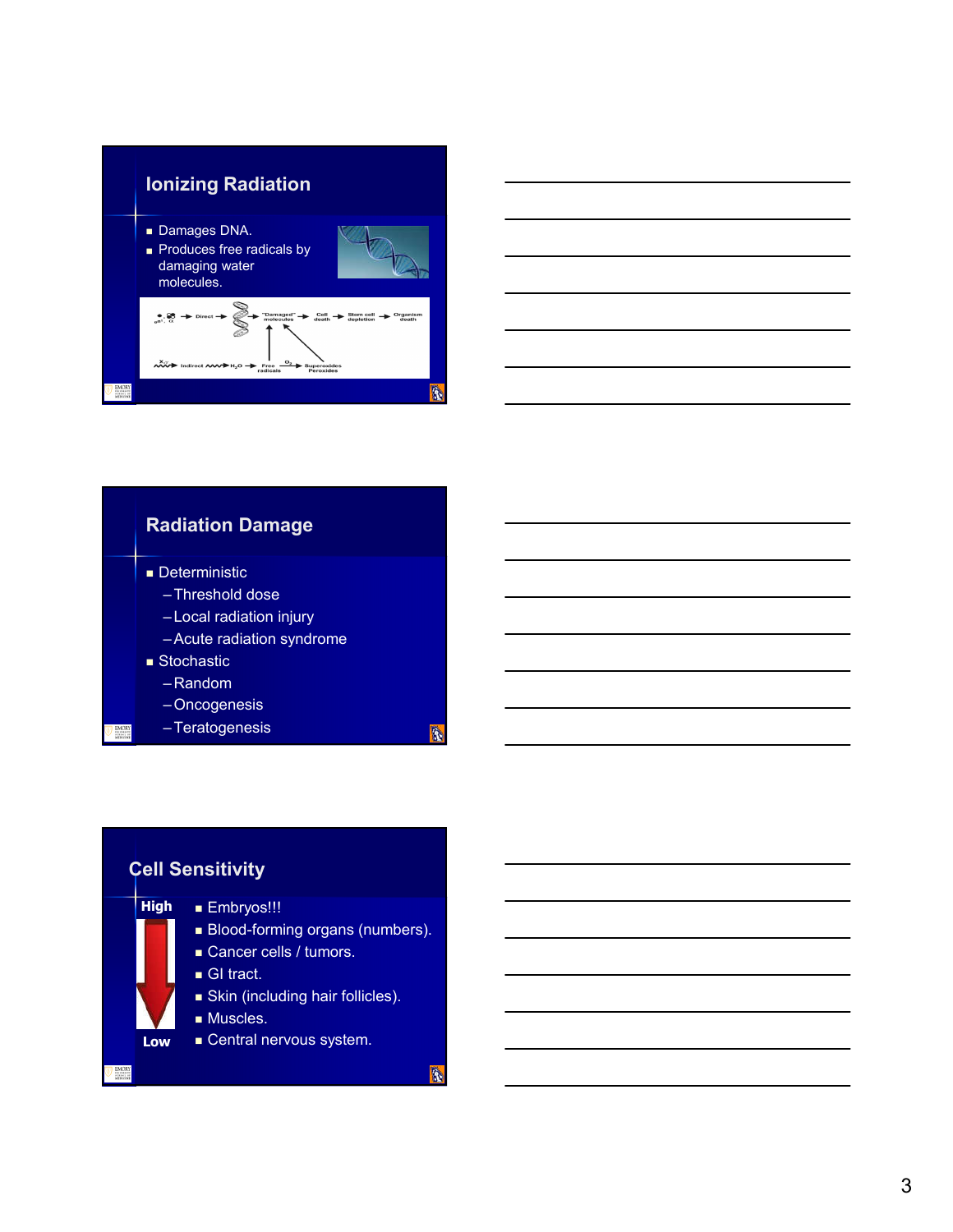







## **Example of an Alpha Particle Emitter: Polonium-210**

**Radiological Preparedness & Emergency Response**

- **Alpha particles** – Positively charged,
	- easily stopped by a thin paper, do not present an external hazard.
	- Inhaled/ingested, can result in significant organ damage.



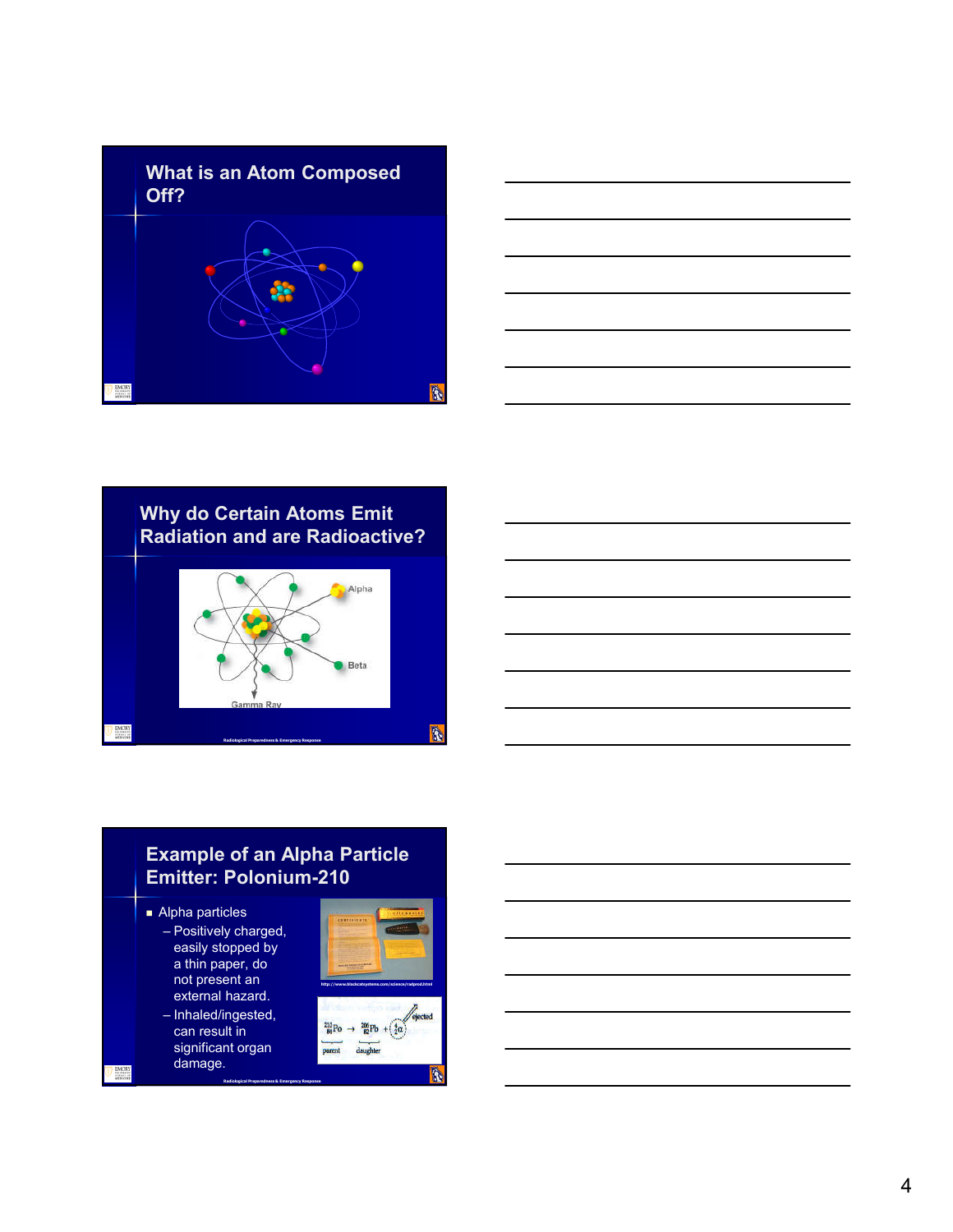## **Example of a Beta Particle Emitter: Carbon -14**

**Beta particles** – Negatively charged.



**B** 

R.

several centimeters through air. Stopped by clothes.

– If internalized can cause problems.

electrons, can travel

– "beta burn".



## **Example of a Gamma Ray Emitter: Cesium -137**

**Radiological Preparedness & Emergency Response**

- Gamma rays
	- Electromagnetic waves.
	- Gamma rays are the same as x -rays the difference is their source from within the atom: nuclear for gamma, extranuclear for X -rays.
	- Are a significant hazard (depending on duration of exposure, distance from the source, and type of shielding).

**Radiological Preparedness & Emergency Response**

#### **Example of a Neutron Emitter: Uranium -235**

#### – Neutrons

- Neutron irradiation can turn previously nonradioactive materials radioactive.
- 
- Uncharged. Causes whole body irradiation like Gamma rays.

**Radiological Preparedness & Emergency Response**

**Emitted from fission** reactions.

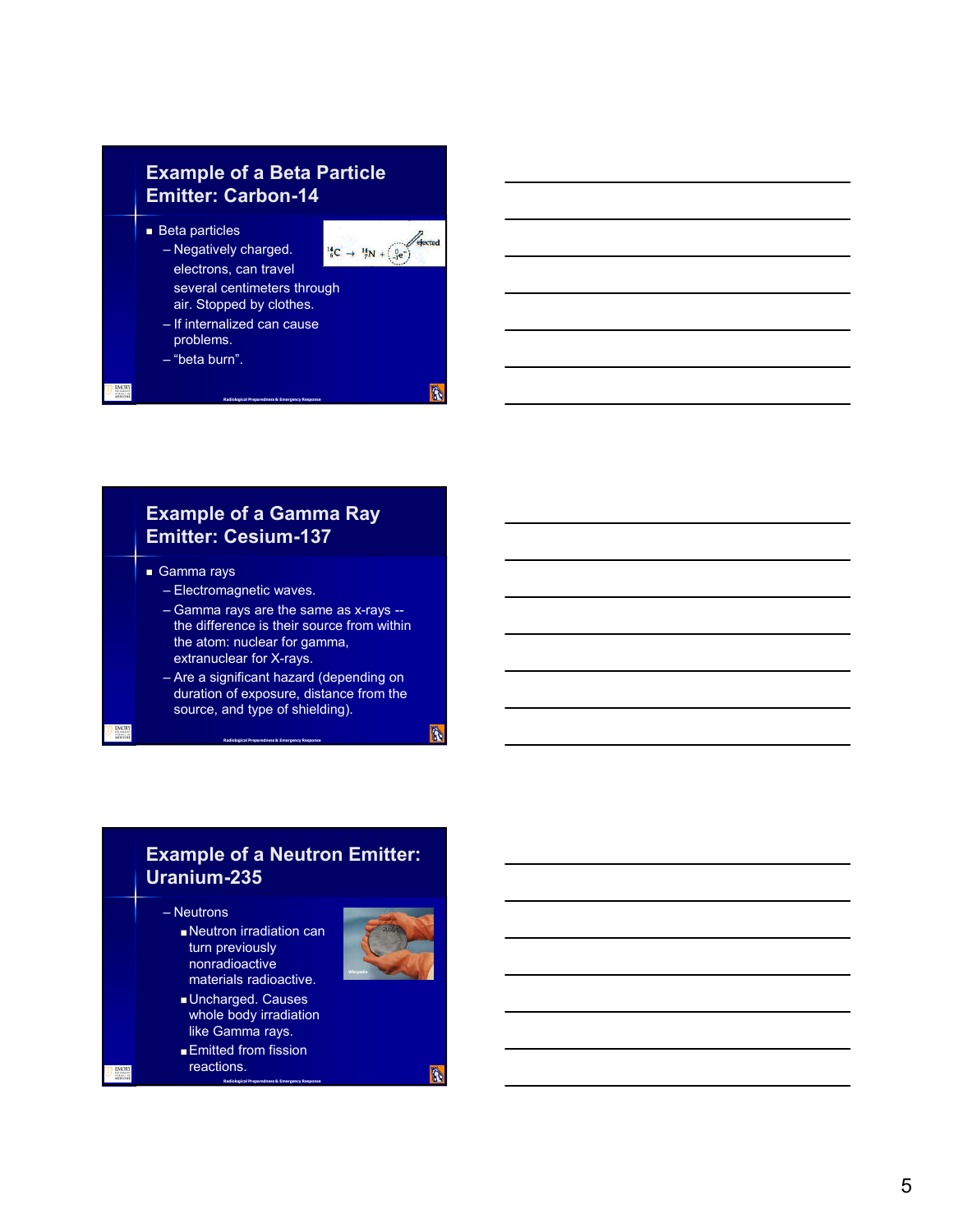







|                                              | <b>Radiation Measurement Units</b>                        |            |  |  |  |
|----------------------------------------------|-----------------------------------------------------------|------------|--|--|--|
| S.I.                                         | <b>Formula</b>                                            | <b>USA</b> |  |  |  |
| Becquerel (Bq)=                              | $1/3.6x10^{10}x$                                          | Curie (Ci) |  |  |  |
| Gray $(Gy)$ =                                | 100x                                                      | RAD        |  |  |  |
| 1 Sievert $(Sv)$ =                           | 100x                                                      | <b>RFM</b> |  |  |  |
| <b>EMORY</b><br>sempst at<br><b>CEDICINE</b> | <b>Radiological Preparedness &amp; Emergency Response</b> |            |  |  |  |

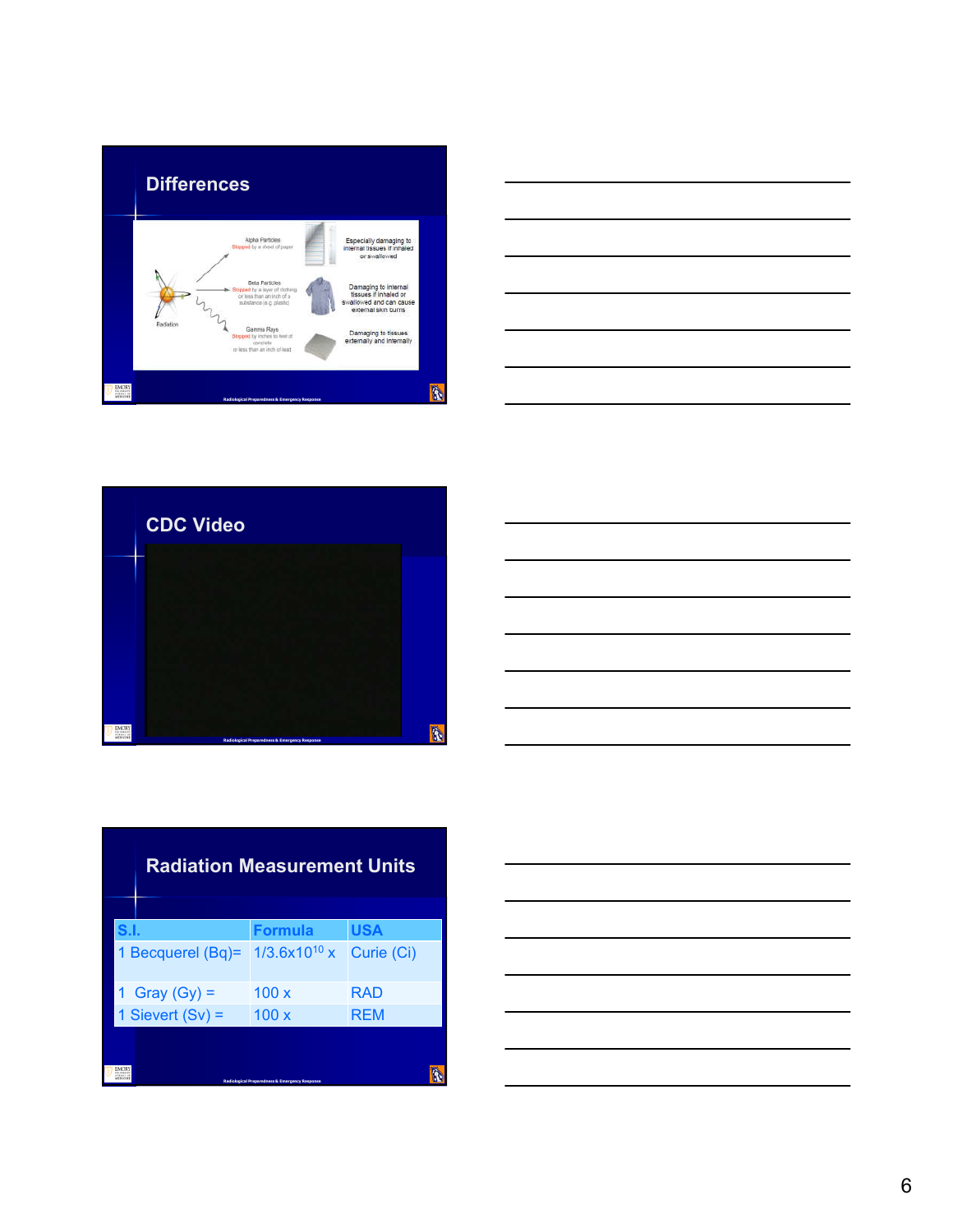#### **Difference Between RAD and REM - Gray and Sievert**

- RAD and Gray express the amount of energy deposited per gram of tissue or material.
- REM and Seivert express the health effect from the radiation deposited in a specific organ by a specific type of radiation.
- For gamma rays 1 RAD = 1 REM.

**Radiological Preparedness & Emergency Response**

**B** 

R.

#### **What is a Radiation Source Activity?**

- Activity reflects how radioactive a source is.
- **How many disintergrations or decays** are occurring every second.
- As time passes, a radioactive source is no longer radioactive.
- The amount of time needed depends on the source radiological half life.

**Radiological Preparedness & Emergency Response**

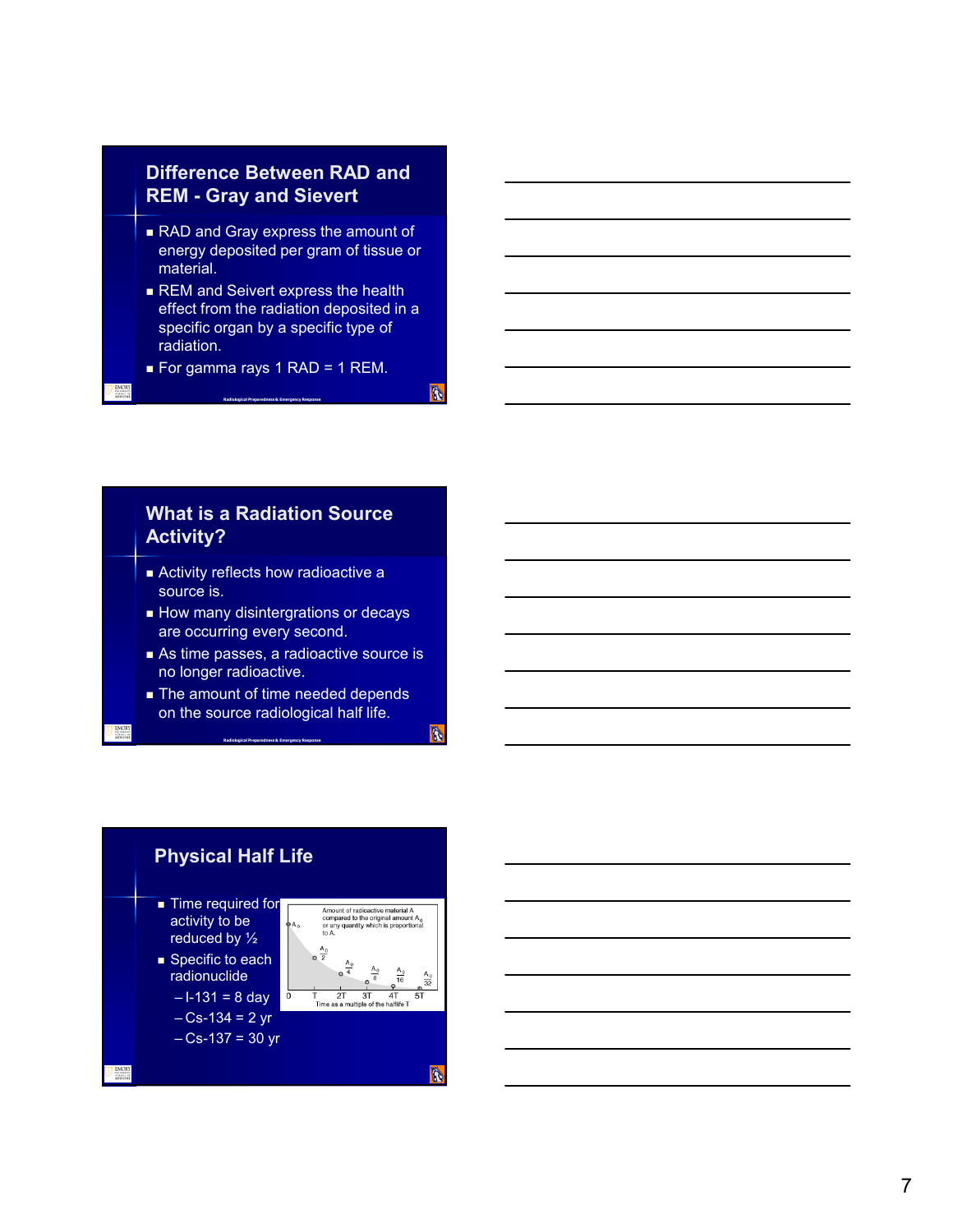



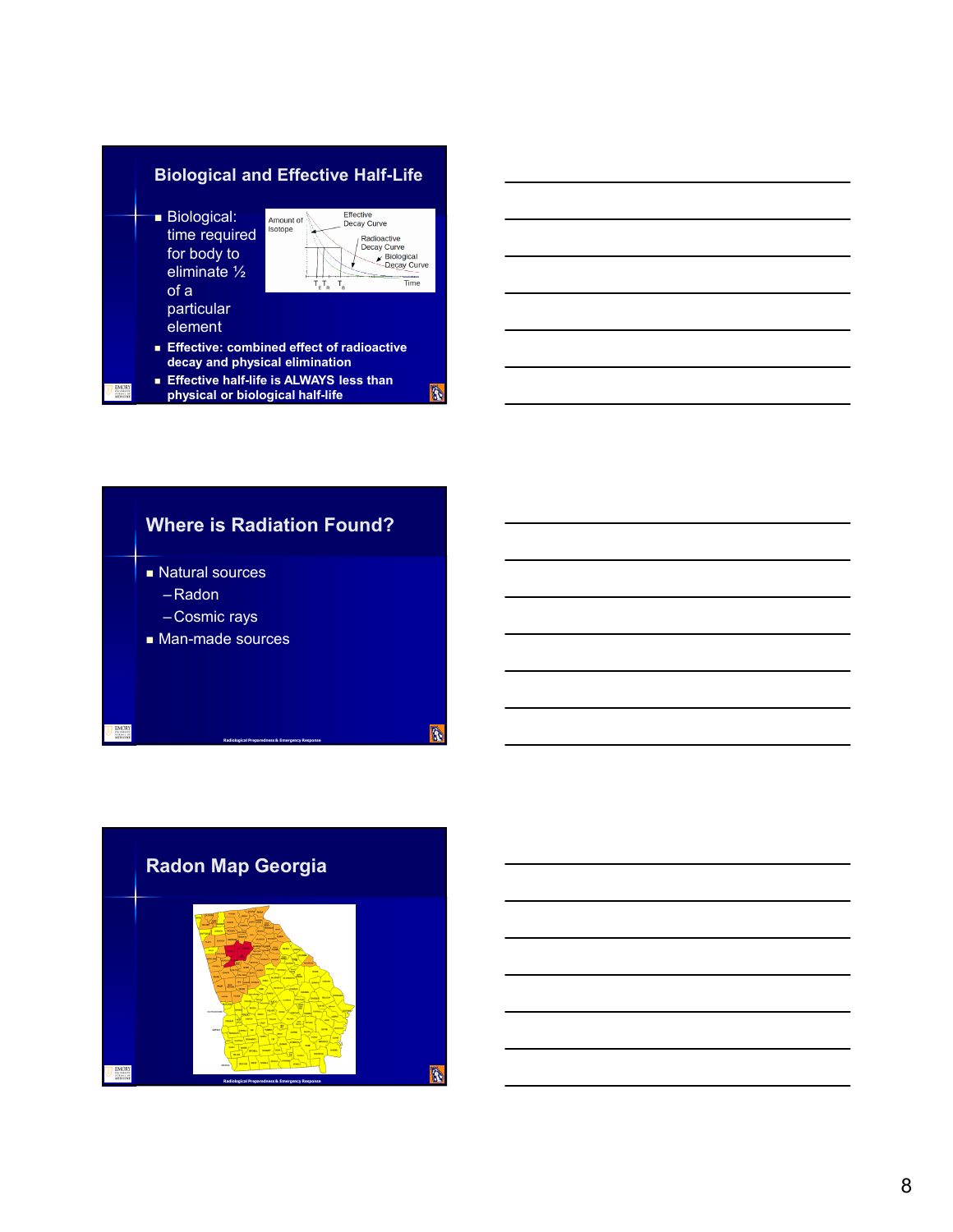|                   | <b>Background Radiation</b> |                                                                                                            |                               |  |  |
|-------------------|-----------------------------|------------------------------------------------------------------------------------------------------------|-------------------------------|--|--|
|                   |                             | People on Earth Are Exposed to Radiation<br><b>Every Day of Their Life</b>                                 |                               |  |  |
|                   |                             | In 2006, the average person in the United States received<br>an annual radiation dose of 6.2 milliSieverts |                               |  |  |
|                   |                             | <b>Source of Rediation</b>                                                                                 | Percent Contribution to Total |  |  |
|                   |                             | Radon & thoron (Background)                                                                                | 37                            |  |  |
|                   |                             | Space (Background)                                                                                         | ь                             |  |  |
|                   |                             | Internal body (Background)                                                                                 | ь                             |  |  |
|                   |                             | Terrestrial (Background)                                                                                   | 5                             |  |  |
|                   |                             | Medical procedures                                                                                         | 48                            |  |  |
|                   |                             | <b>Consumer products</b>                                                                                   | o,                            |  |  |
|                   |                             | Industrial releases                                                                                        | $\leq 1$                      |  |  |
|                   |                             | Occupational                                                                                               | $\leq 1$                      |  |  |
|                   |                             | SAUTO INTERNI LOUISIER HARROON (GEORGIO DE SIGONO VICENTE ADETA A<br>$\overline{DC}$<br>28                 |                               |  |  |
| FMOR'<br>MEDICINE |                             | <b>Radiological Preparedness &amp; Emergency Response</b>                                                  |                               |  |  |







#### **ALARA**

- "As Low As Reasonably Achievable"
- Work activities in radiation areas must be carefully planned to minimize radiation doses to workers
- **Dose to general public kept low**
- **Control of releases of radioactive** materials to the environment

**B**